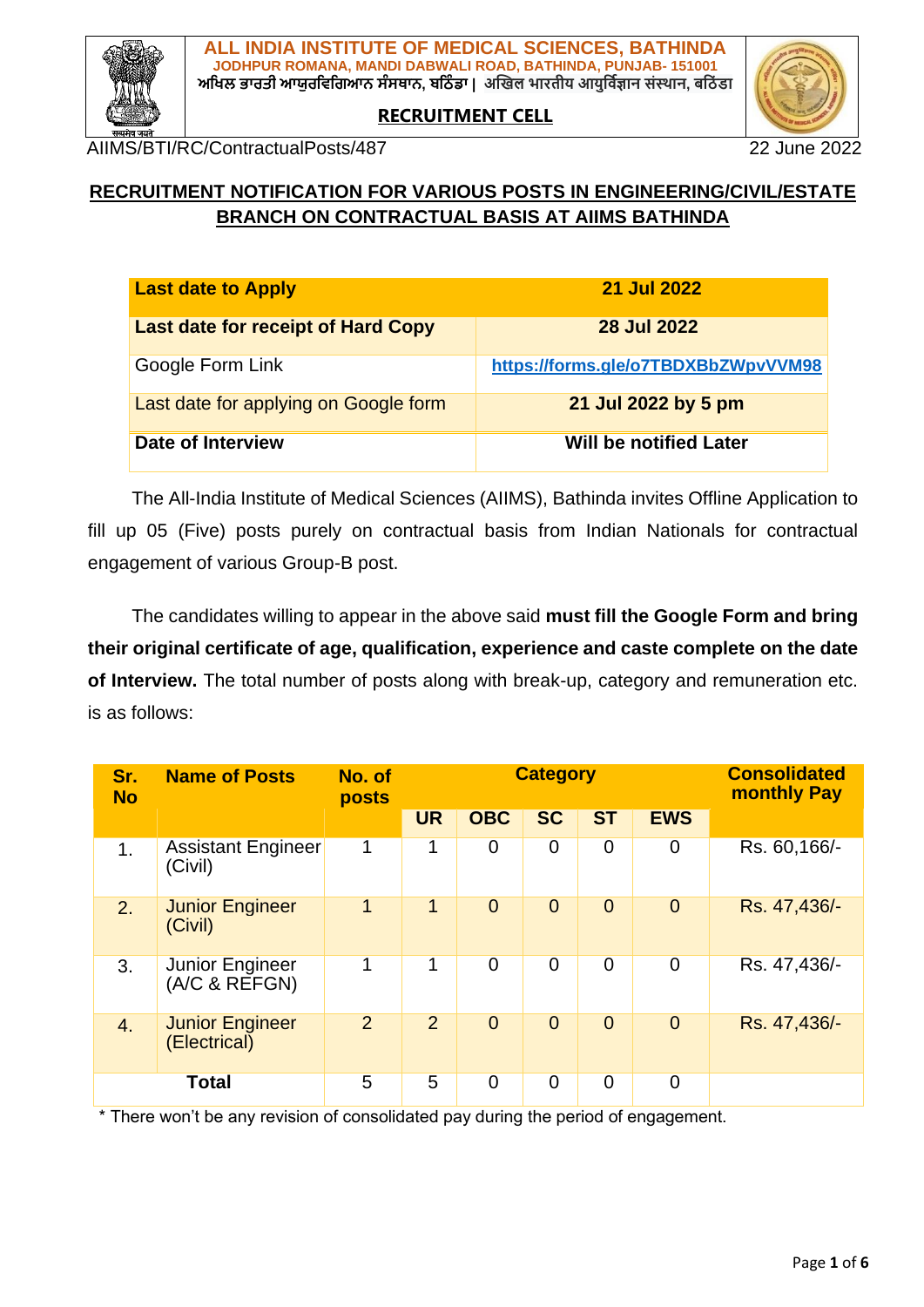#### **Note**:

I. **The interview may also extend to the next day, if number of the applicants are more. Hence, kindly prepare yourself and plan your journey accordingly.** No TA/DA or accommodation will be provided for attending the interview.

II. Inadequately filled/ incomplete application form may be summarily rejected and no enquiry or representation will be entertained in this regard.

III. The above posts are provisional and may vary as per the discretion of competent authority.

IV. All the above posts are on contractual basis initially for a period of 06 months, which is further extendable for maximum up to a period of two years or until regular appointment, whichever is earlier. **The post is purely on contractual basis and under no circumstances is linked to regular appointment and cannot be regularized at any stage.**

**Process to apply:** The aspiring applicants satisfying the eligibility criteria in all respect can send their duly filled application form attached with this advertisement along with the attested copies of certificates in support of date of birth, educational qualification, experience, caste certificate & other relevant documents, proof of application fees paid etc. to the address mentioned below.

➢ *Step-1* Fill the Google Form with below mentioned link and submit it, without which your application will not be completed:

#### Link: <https://forms.gle/o7TBDXBbZWpvVVM98>

➢ *Step-2* Download the application form (provided on the Website)

➢ *Step-3* The application form filled offline should be sent to the below address through Speed Post/Registered Post by 28 Jul 2022 by 5.00 PM

#### **Important Instructions:**

•**Separate form to be filled and fees to be paid if applying for more than one post/department**

• **All original documents to be brought on the date of interview as mentioned in para 2 below**. The candidate should mention the transaction number on the space provided in the application form and send the transaction receipt copy with duly filled application form and selfattested certificates in support of educational qualification(s), experience, age/date of birth certificate, No Objection Certificate from the present employer (if employed) through Registered post or Speed post only to the below mentioned address so as to reach before 28 Jul 2022 till 5 PM**:** 

**The Recruitment Cell, Ground Floor, Administrative Block, Mandi Dabwali Road, AIIMS, Bathinda-151001, Punjab** 

**The envelope should be super-scribed "APPLICATION FOR THE POST OF…………….…………………. ON CONTRACTUAL BASIS"**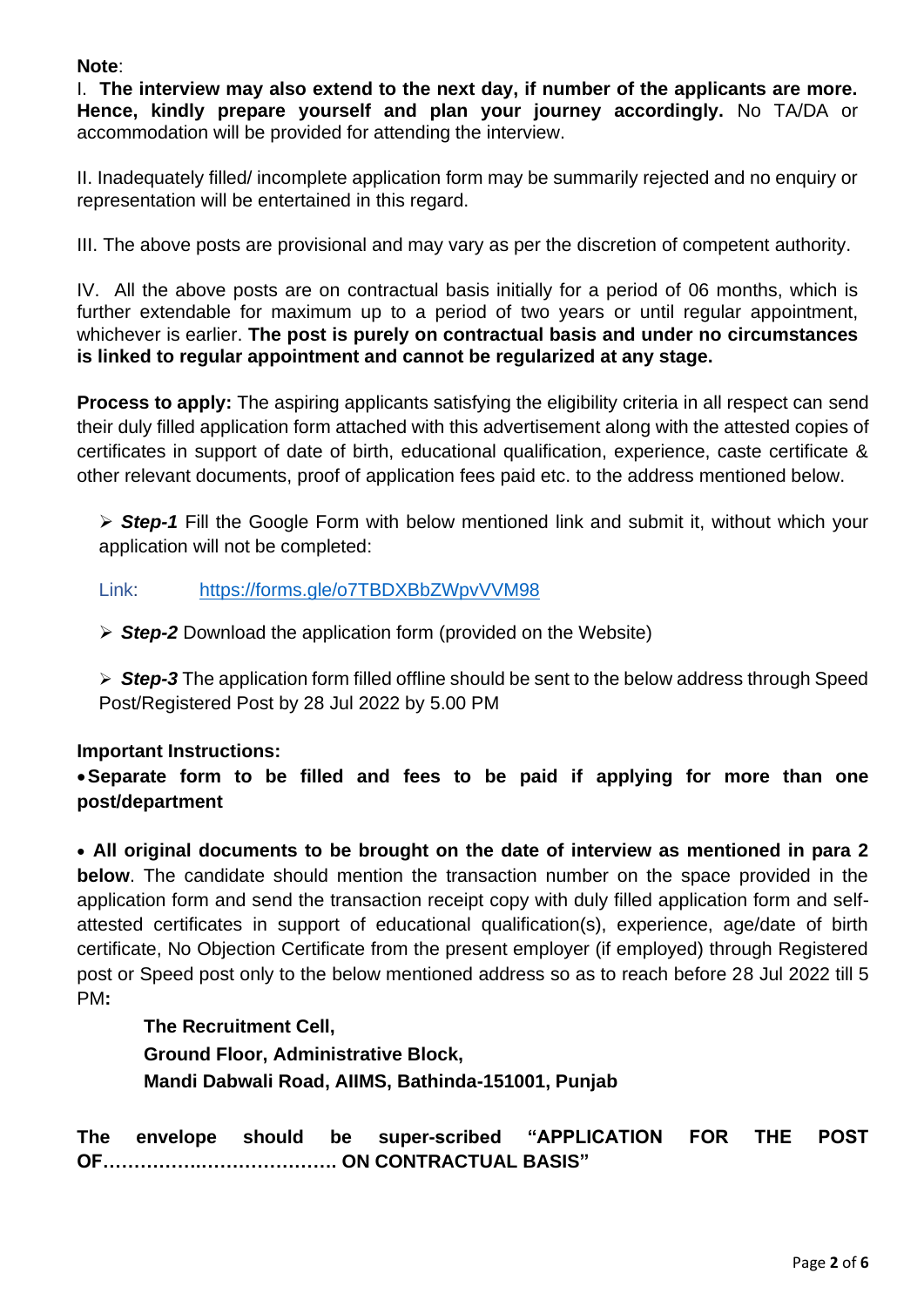# **ESSENTIAL QUALIFICATION / EXPERIENCE**

| Sr<br>No.        | Name of the<br>Post(s)           | <b>Essential Qualification &amp; Experience</b>                                                                                                                                                                                                                                                                                                                                                                                                                                           | <b>Upper Age</b><br>Limit            |
|------------------|----------------------------------|-------------------------------------------------------------------------------------------------------------------------------------------------------------------------------------------------------------------------------------------------------------------------------------------------------------------------------------------------------------------------------------------------------------------------------------------------------------------------------------------|--------------------------------------|
| 1.               | Assistant<br>Engineer<br>(Civil) | <b>Qualification: -</b><br><b>Essential: -</b><br>Graduate in Civil Engineering from a recognized<br>University / Institute with 5 years' experience in design<br>and engineering of civil projects, preferably in a<br>hospital environment.                                                                                                                                                                                                                                             | <b>Not</b><br>exceeding<br>35 years. |
| 2.               | Junior Engineer<br>(Civil)       | <b>Qualification: -</b><br><b>Essential: -</b><br>Graduate in Civil Engineering from a recognized<br>University / Institute.<br>Desirable: 2 years' experience in design and<br>engineering of civil projects, preferably in a Hospital<br>Environment.<br>or<br>Diploma in Civil Engineering from a recognized<br>University / Institute With 5 years' experience in design<br>and engineering of civil projects, preferably, in a<br><b>Hospital Environment.</b>                       | <b>Not</b><br>exceeding<br>30 years. |
| 3.               | Junior Engineer<br>(A/C 8 REFGN) | Qualification: -<br><b>Essential: -</b><br>Graduate in Electrical/Mechanical Engineering from a<br>recognized University/Institute<br>Desirable: 2 years experience in repair<br>and<br>maintenance of large-scale Air Conditioning<br>and<br>Refrigeration systems.<br>or<br>Diploma in Electrical/Mechanical Engineering from a<br>recognized University / Institute with 5 years<br>experience in repair and maintenance of large scale<br>Air Conditioning and Refrigeration systems. | <b>Not</b><br>exceeding<br>30 years. |
| $\overline{4}$ . | Junior Engineer<br>(Electrical)  | <b>Qualification: -</b><br><b>Essential: -</b><br>Graduate in Electrical Engineering from a recognized<br>University / Institute<br>Desirable: 2 years' experience in repair and<br>maintenance of electrical systems, preferably in a<br><b>Hospital Environment.</b><br>or<br>Diploma in Electrical Engineering from a recognized<br>University / Institute<br>With 5 years' experience in repair and maintenance of<br>electrical systems, preferably in a<br>Hospital<br>Environment. | <b>Not</b><br>exceeding<br>30 years. |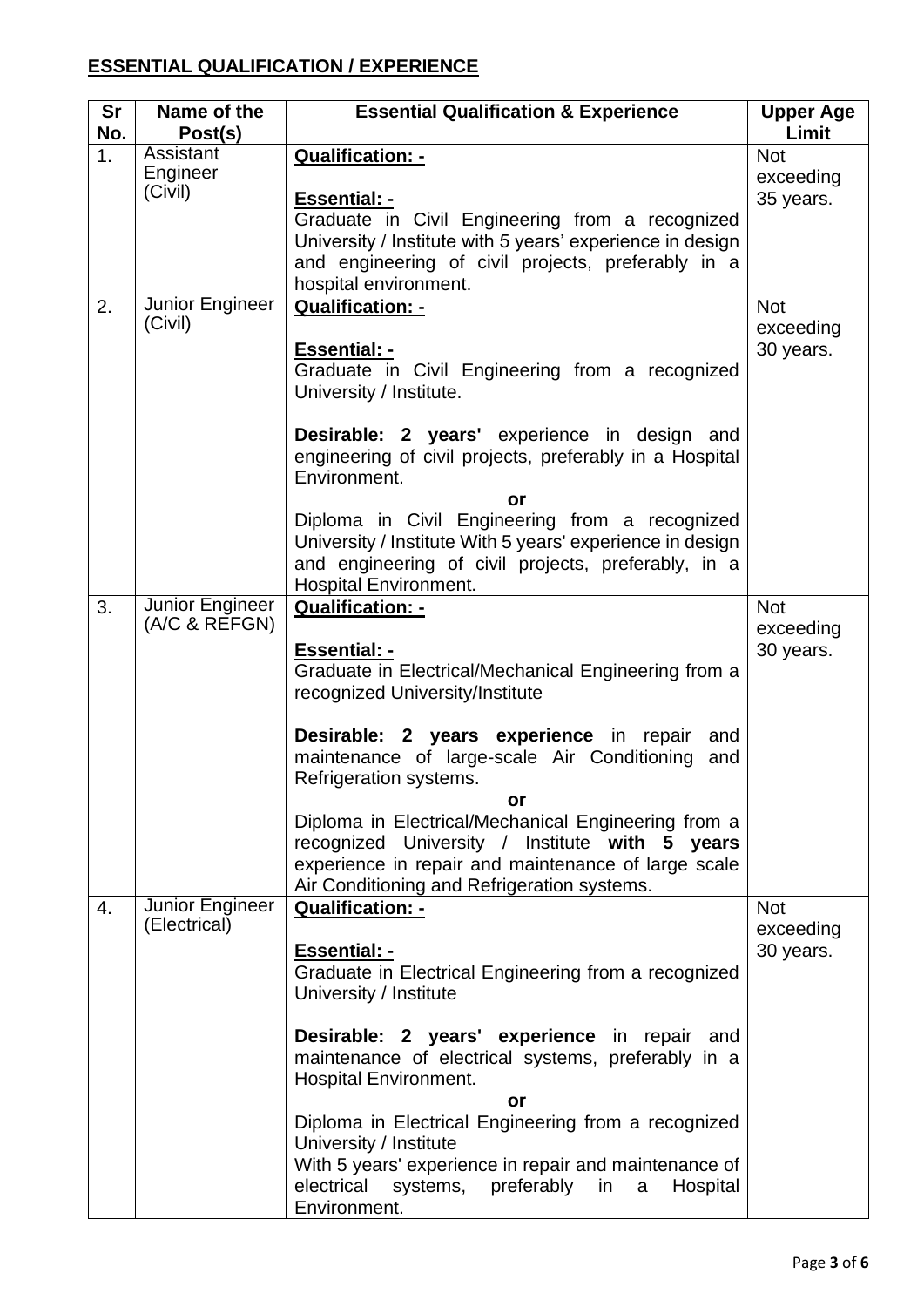1. **Age Limit:** Cutoff date to determine eligibility in terms of upper age limit and all other qualifications and experience of candidates will be the last date of submission of application form in the link mentioned in the application process i.e., 21 July 2022.

(i) In the case of Persons with Benchmark Disabilities **(PwBD) candidates,** this is relaxable upto maximum period of **Ten years for General Category**.

(ii) **To be eligible for selection** for these posts, the candidate should pass the essential qualification and experience till **21 July 2022** will be considered.

(iii) The candidates who are in service in any Government Institutions are required to submit No Objection Certificate from the employer at the time of Interview.

2. On the day of Interview, the candidate is required to be present 'in person' with all original certificates in **Recruitment Cell, Ground Floor, Admin Block, Medical College Building, AIIMS Bathinda before** along with:

- (i) Residence Proof
- (ii) Age Proof
- (iii) Qualification proof (as mentioned in Essential Criteria)
- (iv) NOC document (if applicable)
- (v) Age Relaxation Document
- (vi) Experience certificate (if any)
- (vii) Caste certificate in central government format
- (viii) Application fee (in form of NEFT) receipt
- (ix) Any other relevant document to support your candidature

*Note: Self attested copy of the above-said documents is required to be attached with the application form.*

**3. Application Fee (Non-Refundable):** Candidates can pay the fee through NEFT in the Account given below:

| Name of Bank           | <b>STATE BANK OF INDIA</b>                                                    |
|------------------------|-------------------------------------------------------------------------------|
| <b>Branch</b>          | <b>MILK PLANT BRANCH BATHINDA</b>                                             |
| Name of Account Holder | <b>EXECUTIVE DIRECTOR AIIMS BATHINDA (HR)</b>                                 |
| Account No.            | 40205094104 ( $2^{nd}$ , $4^{th}$ , $6^{th}$ and $10^{th}$ character is zero) |
| <b>IFSC</b>            | <b>SBIN0050872</b> ( $5th$ , $6th$ and $8th$ character is zero)               |
| MICR code              | 151002031 $(4th,5th$ and $7th$ character is zero)                             |
| Type of Account        | <b>Current Account</b>                                                        |

The amount of fee to be paid is as under: -

| Category                      | <b>Total Amount Payable</b> |
|-------------------------------|-----------------------------|
| <b>UR</b>                     | ₹ 1,000/-                   |
| For Persons with disabilities | <b>NIL</b>                  |

The transaction reference number and the date of transaction should be mentioned in the application form. No application fee is applicable for person with disability (PWD) candidates. **This fee once remitted will not be refunded under any circumstances or adjusted.** Applications without the prescribed fee would not be considered and summarily rejected.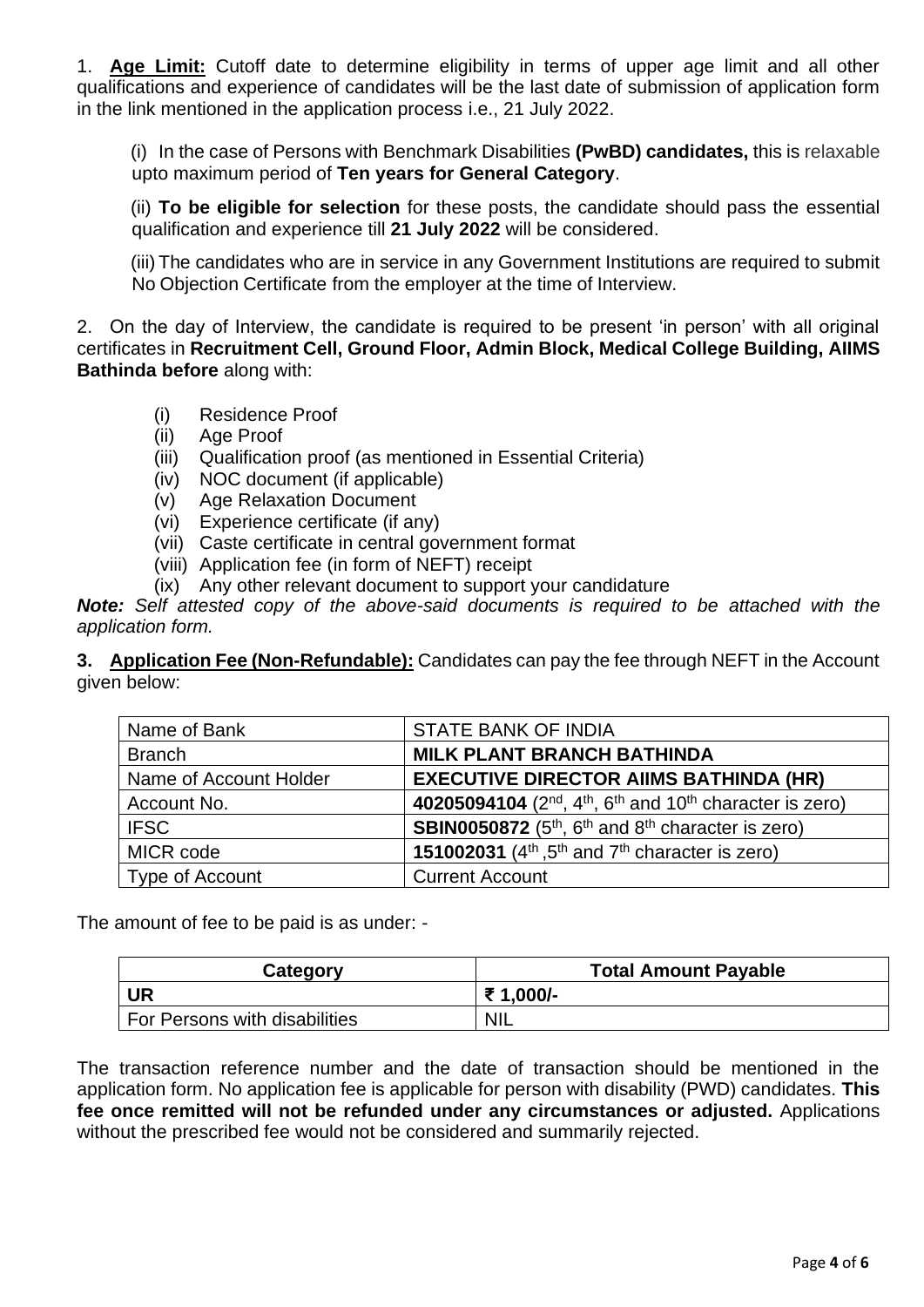4. The candidates are advised to see the institutional web site for any additional information and confirm about date and time / venue before coming. No personal / by post information will be sent.

**5. Selection Procedure:** The selection will be on the basis of the interview and if the number of candidates is more, **written exam may be conducted for shortlisting for the interview or any other method found suitable by the competent authority**. **The prescribed qualification is minimum requirement and mere possessing the same does not entitle any candidate for**  selection. Candidates are requested to visit institute website regularly for any updates on recruitment/selection process.

6. **Tenure:** The appointment is purely on contract basis initially for a period of 06 months and extendable up to maximum 2 years or till regular appointment is made against these posts, whichever is earlier. **This appointment will not vest any right to claim by the candidate for regular appointment or permanent absorption in the Institute OR for continued contractual appointment, which may be renewed or terminated as per policy/rule/need of the Institute.** However, the contractual appointment shall not be extended beyond the period of two years and if the contract is not extended further, the same will lapse automatically.

7. **Remuneration:** Consolidated remuneration shown against each post shall be given to contractual appointee after statutory deductions.

8. The appointee shall not be entitled to any benefit like Government Accommodation, Provident Fund, deduction of NPS Subscription, Gratuity, Medical Attendance Treatment, Seniority, Promotion etc. or any other benefits available to the government servants, appointed on regular basis.

#### **9. The appointee shall not be entitled to avail any allowances/facilities being extended to the regular/permanent staff of AIIMS Bathinda.**

10. The appointee shall be a whole-time employee of the Institute and shall not accept any other assignment, paid or otherwise and shall not engage himself/herself in a private practice of any kind during the period.

11. The appointment to the said post will be subject to medical fitness from the competent Medical Board, for which he/she shall be sent to the designated medical board of the AIIMS, Bathinda.

**12. Expiry of Contract:** The contract will automatically expire on completion of 06 months. However, it may be renewed further on the basis of satisfactory performance report. The contractual appointment can be terminated at any time by the Institute. **The appointee can also leave the Institute by giving 30 days' notice or salary in lieu of this notice period or for the period of which notice falls short of one month.**

13. **Leave:** The leave entitlement of the appointee shall be governed by the Institute's leave rules as amended from time totime.

14. The competent authority reserves the right to change the number of vacancies, withdraw the process in full or in part and also the right to reject any or all applications received without assigning any reasons or giving notice etc.

15. Canvassing of any kind will lead to disqualification.

**16. Eligible candidates can apply for the more than one post. In such case separate application and prescribed fee should be deposited for each post.**